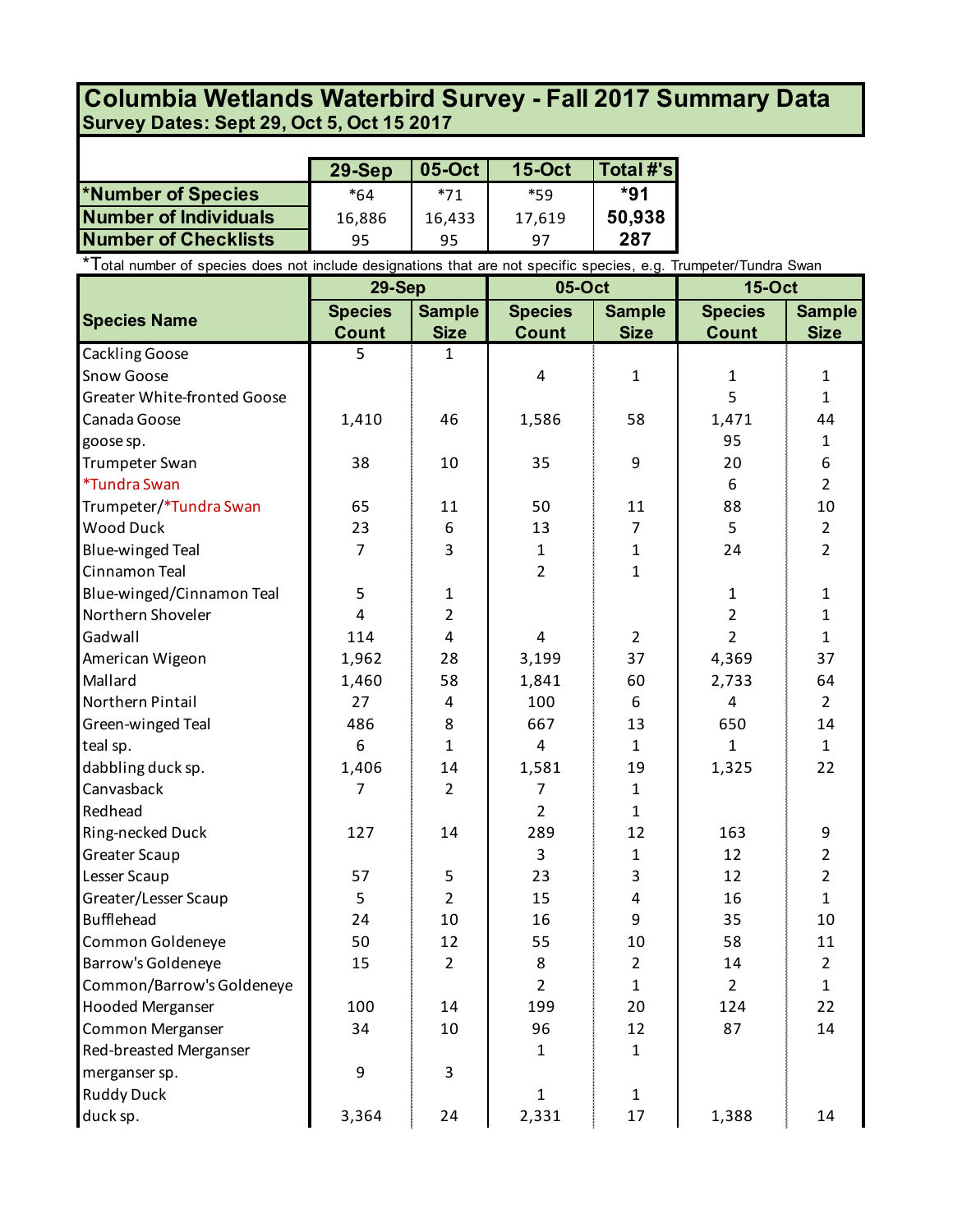| waterfowl sp.              | 233                     | 13             | 769            | 6              | 93             | 5              |
|----------------------------|-------------------------|----------------|----------------|----------------|----------------|----------------|
| <b>Ruffed Grouse</b>       |                         |                | $\overline{2}$ | $\overline{2}$ |                |                |
| Spruce Grouse              | $\mathbf{1}$            | $\mathbf{1}$   |                |                |                |                |
| Pied-billed Grebe          | 40                      | 14             | 80             | 21             | 11             | 4              |
| *Horned Grebe              | 6                       | 3              | 13             | 3              |                |                |
| Red-necked Grebe           | 20                      | 10             | 8              | 6              | 15             | 9              |
| *Eared Grebe               |                         |                |                |                | $\mathbf{1}$   | $\mathbf 1$    |
| *Horned/Eared Grebe        | $\mathbf{1}$            | $\mathbf{1}$   | 1              | $\mathbf{1}$   | 10             | $\pmb{4}$      |
| *Western Grebe             | 5                       | $\overline{2}$ | 13             | 5              | 44             | 5              |
| grebe sp.                  | 52                      | 14             | 16             | 6              | 21             | 5              |
| American Coot              | 5,070                   | 10             | 2,556          | 11             | 3,965          | 17             |
| *Long-billed Curlew        | 1                       | $\mathbf{1}$   |                |                |                |                |
| peep sp.                   | $\mathbf{1}$            | $\mathbf{1}$   |                |                |                |                |
| Semipalmated Plover        |                         |                |                |                | 5              | 1              |
| Pectoral Sandpiper         |                         |                | 1              | $\mathbf{1}$   | 11             | $\mathbf 1$    |
| Long-billed Dowitcher      | 52                      | 3              | 58             | $\overline{2}$ | 109            | 3              |
| Killdeer                   |                         |                | $\overline{2}$ | $\mathbf 1$    |                |                |
| Wilson's Snipe             | $\overline{2}$          | $\mathbf{1}$   | 3              | $\overline{2}$ |                |                |
| Greater/Lesser Yellowlegs  |                         |                |                |                | 9              | 1              |
| shorebird sp.              | 80                      | 4              | 34             | $\mathbf{1}$   | 4              | $\mathbf{1}$   |
| Ring-billed Gull           | 29                      | 6              | 115            | 5              | 201            | 8              |
| *California Gull           | 20                      | $\overline{2}$ | $\overline{7}$ | $\mathbf{1}$   | 8              | $\overline{2}$ |
| Herring Gull               | $\overline{2}$          | $\mathbf{1}$   |                |                | 8              | 3              |
| gull sp.                   | 44                      | 11             | 81             | 18             | 85             | 13             |
| Common Loon                | $\overline{2}$          | $\overline{2}$ | 13             | $\overline{7}$ | $\overline{2}$ | $\mathbf{1}$   |
| *Great Blue Heron          | 43                      | 16             | 23             | 10             | 40             | 12             |
| <b>Turkey Vulture</b>      | $\mathbf{1}$            | $\mathbf{1}$   |                |                |                |                |
| Osprey                     | 8                       | 6              | 5              | 5              |                |                |
| Northern Harrier           | 16                      | 13             | 10             | $\bf 8$        | 21             | 17             |
| Sharp-shinned Hawk         |                         |                | 3              | 3              |                |                |
| Northern Goshawk           |                         |                |                |                | $\mathbf{1}$   | $\mathbf{1}$   |
| <b>Bald Eagle</b>          | 24                      | 18             | 32             | 24             | 21             | 16             |
| Red-tailed Hawk            | $\overline{\mathbf{4}}$ | $\overline{4}$ | 3              | $\mathsf{3}$   | $\mathbf{1}$   | 1              |
| *Rough-legged Hawk         |                         |                | $\mathbf{1}$   | $\mathbf 1$    | 6              | 5              |
| hawk sp.                   | 1                       | $\mathbf{1}$   | $\mathbf{1}$   | $\mathbf{1}$   | 4              | $\overline{c}$ |
| <b>Belted Kingfisher</b>   | 8                       | $\overline{7}$ | 12             | 10             | $\mathbf{1}$   | $\mathbf{1}$   |
| Hairy Woodpecker           | $\mathbf{1}$            | $\mathbf{1}$   |                |                |                |                |
| Downy Woodpecker           |                         |                | $\mathbf{1}$   | $\mathbf{1}$   |                |                |
| Pileated Woodpecker        | $\overline{2}$          | $\overline{2}$ | 5              | 4              | $\overline{2}$ | $\overline{2}$ |
| Northern Flicker           | 8                       | $\overline{7}$ | 24             | 20             | $\overline{7}$ | $\overline{7}$ |
| woodpecker sp.             | 1                       | $\mathbf 1$    | $\mathbf{1}$   | $\mathbf{1}$   |                |                |
| Merlin                     | 3                       | 3              |                |                | $\overline{2}$ | $\overline{2}$ |
| *Peregrine Falcon          | $\mathbf 1$             | $\mathbf{1}$   |                |                |                |                |
| Northern Shrike            |                         |                |                |                | $\mathbf{1}$   | $\mathbf{1}$   |
| Steller's Jay              | $\mathbf{1}$            | $\mathbf{1}$   | $\overline{2}$ | $\overline{2}$ | $\overline{2}$ | $\mathbf{1}$   |
| <b>Black-billed Magpie</b> | 19                      | 14             | 24             | 17             | 18             | 11             |
| Clark's Nutcracker         | $\mathbf{1}$            | $\mathbf{1}$   |                |                |                |                |
| American Crow              | 117                     | 16             | 79             | 11             | 74             | 13             |
|                            |                         |                |                |                |                |                |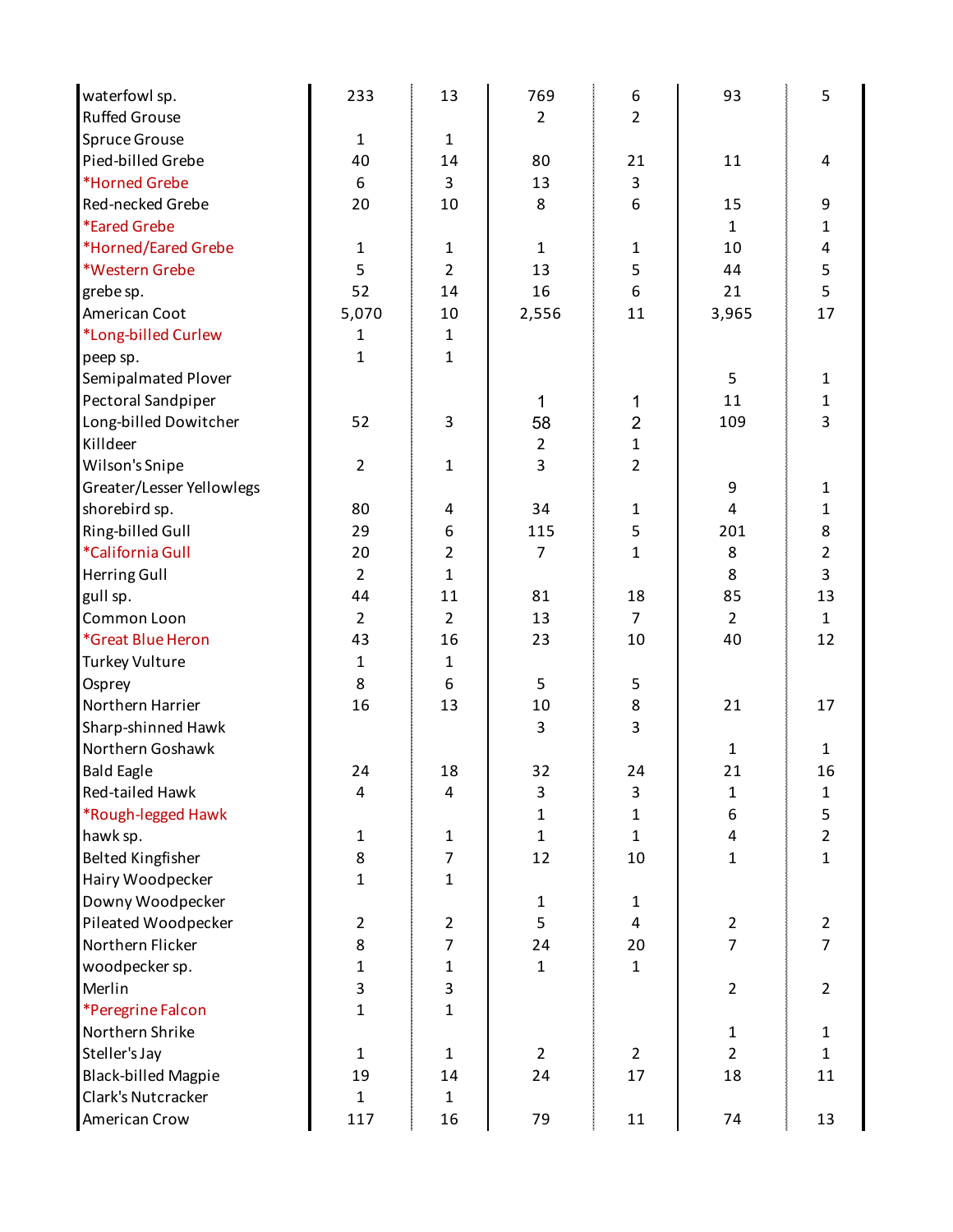| Common Raven                  | 26             | 12             | 58             | 18             | 33                      | 16           |
|-------------------------------|----------------|----------------|----------------|----------------|-------------------------|--------------|
| <b>Black-capped Chickadee</b> | 22             | 6              | 24             | 9              | 24                      | 6            |
| Mountain Chickadee            | 3              | $\mathbf{1}$   | 1              | $\mathbf{1}$   |                         |              |
| chickadee sp.                 | 14             | $\overline{7}$ | 8              | 4              | 1                       | $\mathbf{1}$ |
| Red-breasted Nuthatch         | 11             | 8              | 20             | 13             |                         |              |
| <b>Brown Creeper</b>          |                |                | 2              | 1              |                         |              |
| Marsh Wren                    | 5              | 4              | 6              | 3              | $\overline{2}$          | $\mathbf{1}$ |
| Ruby-crowned Kinglet          | 1              | 1              | 3              | $\overline{2}$ |                         |              |
| Townsend's Solitaire          | 15             | 8              | 24             | 11             | 5                       | 4            |
| American Robin                | 17             | 6              | 15             | 5              |                         |              |
| <b>European Starling</b>      | 15             | 1              | 28             | $\overline{2}$ |                         |              |
| <b>Cedar Waxwing</b>          | $\overline{4}$ | 1              |                |                |                         |              |
| House Finch                   | $\overline{2}$ | 1              | $\overline{2}$ | 1              |                         |              |
| Pine Siskin                   | 4              | $\mathbf{1}$   | 9              | 3              |                         |              |
| American Tree Sparrow         |                |                | $\overline{2}$ | $\mathbf{1}$   |                         |              |
| American Pipit                |                |                |                |                | $\overline{2}$          | 1            |
| Lapland Longspur              |                |                |                |                | 10                      | 1            |
| Dark-eyed Junco               | 3              | $\overline{2}$ | $\overline{7}$ | 4              | $\overline{2}$          | 1            |
| White-crowned Sparrow         |                |                | 8              | 5              | 2                       | 1            |
| White-throated Sparrow        |                |                |                |                | $\overline{\mathbf{c}}$ | 1            |
| Song Sparrow                  | 6              | 4              | 20             | 8              | 3                       | 2            |
| Lincoln's Sparrow             |                |                | 1              | 1              | 1                       | 1            |
| Swamp Sparrow                 |                |                | $\mathbf{1}$   | $\mathbf{1}$   |                         |              |
| sparrow sp.                   |                |                | 6              | 3              |                         |              |
| Common Yellowthroat           |                |                | 5              | 1              |                         |              |
| Red-winged Blackbird          | 2              | $\overline{2}$ | 45             | 3              | 1                       | 1            |
| Yellow-rumped Warbler         | 3              | $\overline{2}$ | $\overline{2}$ | $\overline{2}$ |                         |              |
| warbler sp. (Parulidae sp.)   | 1              | 1              |                |                |                         |              |
| passerine sp.                 | $\overline{2}$ | $\overline{2}$ | 3              | $\overline{2}$ | 15                      | 1            |

\*red denotes bird species-at-risk